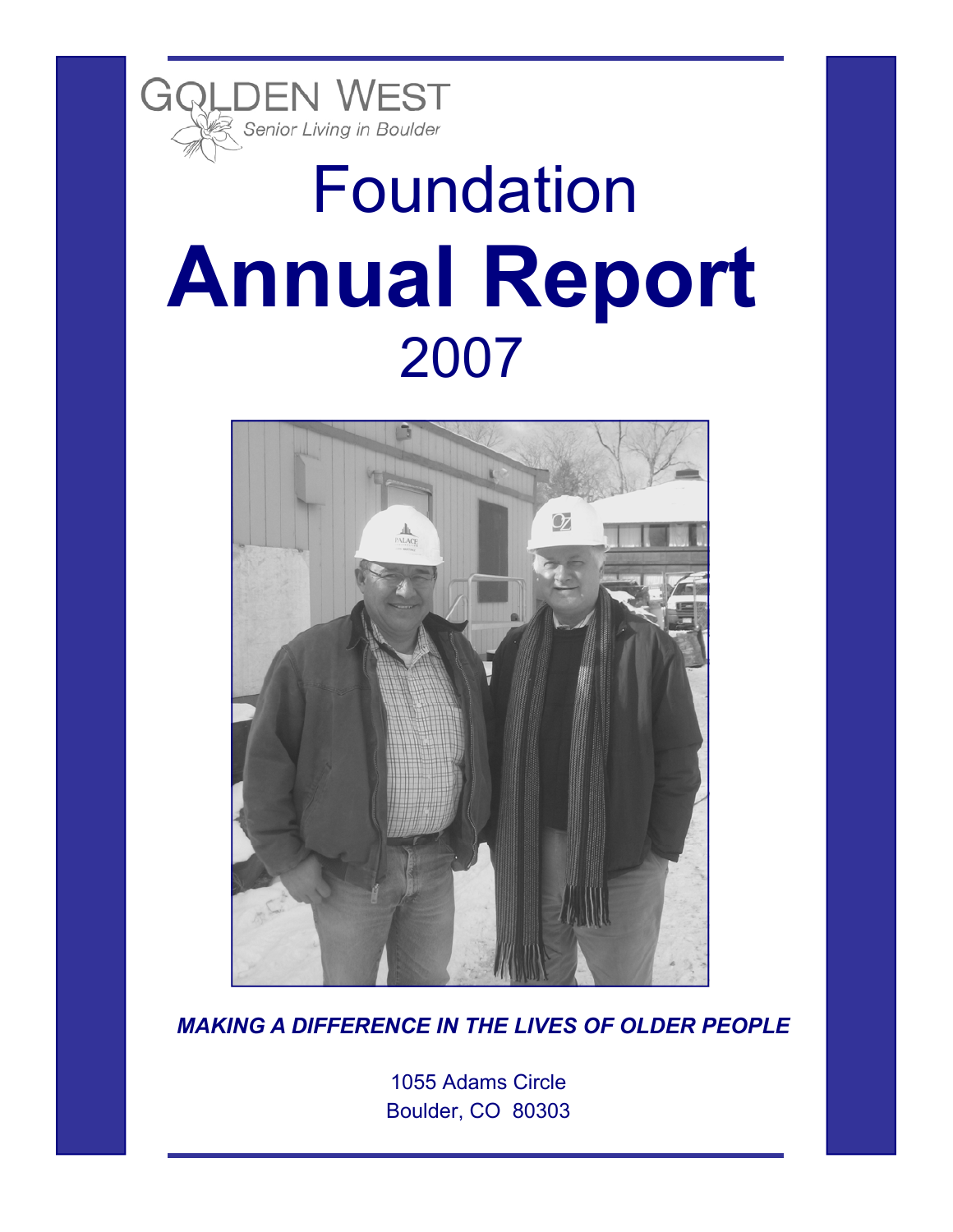## **ILDEN WEST** Foundation

"Recognizing Our Platinum Sponsors and Builders of Flatirons Terrace" *By John Torres* 

The time has arrived for the opening of Flatirons Terrace at Golden West. We want to recognize two companies who played major roles in getting our new senior apartment building to this point. OZ Architecture and Palace Construction have worked in concert with many others to make Flatirons Terrace a reality.

OZ Architecture, a long-time Boulder architectural firm which, from the beginning, was involved not only in the design of the building but also in the major processes involved in getting us to the place where we could start construction.

The principal architect and key person in this project from start to finish is Paul Trementozzi. Prior to OZ being selected as the architectural firm for Flatirons Terrace, Paul served on the Golden West Board of Directors for four years. Paul demonstrated a high level of interest in the well-being of Golden West and its residents as a board member. This has continued throughout the process of design and construction and it is comforting to know that we are working with someone who has our best interests in mind. Paul assembled a team that has worked diligently to balance the financial constraints with design elements to create a building that not only looks great but will be comfortable and useful for many people over the years to



*Flatirons Terrace 2008* 

come.

"The idea for market-rate housing finally emerged at a Board of Directors meeting in 2002, after several years of preparation for expansion. There is a strong need in Boulder for additional housing opportunities for the aging population. Golden West has always been concerned with and responsive to Community needs. So the idea of expanding the community and providing additional housing was an easy decision. However, once the decision was made to move forward with a project, it then took six years to bring the idea to reality. The Golden West team has worked diligently and has overcome many obstacles to create this wonderful environment at Flatirons Terrace. These new residential apartments will bring many new and interesting residents to Golden West and will also provide interesting new spaces for current residents. The improved landscaped area at the South Tower, the new south-facing patio at Flatirons Terrace and the new dining facility at Flatirons Terrace offer new experiences for everyone." (Paul Trementozzi, OZ Architecture).

OZ Architecture opened its doors in Boulder in February 14, 1964, and from that time on has constructed a number of buildings in Boulder and the metro area. OZ has expanded and now has offices in Boulder at the 29<sup>th</sup> Street Mall, and offices in Denver, Colorado Springs and Las Vegas.

The role of the architectural firm goes way beyond the design of the building. OZ was helpful to Golden West in all aspects of concept review, rezoning and site review processes with the City of Boulder. They were a valuable resource in preparing us for public hearings and producing all of the documents to get through these reviews. OZ was especially effective in maintaining a positive working relationship with the City of Boulder staff.

 Palace Construction is a Denver-based company that has built elderly apartment and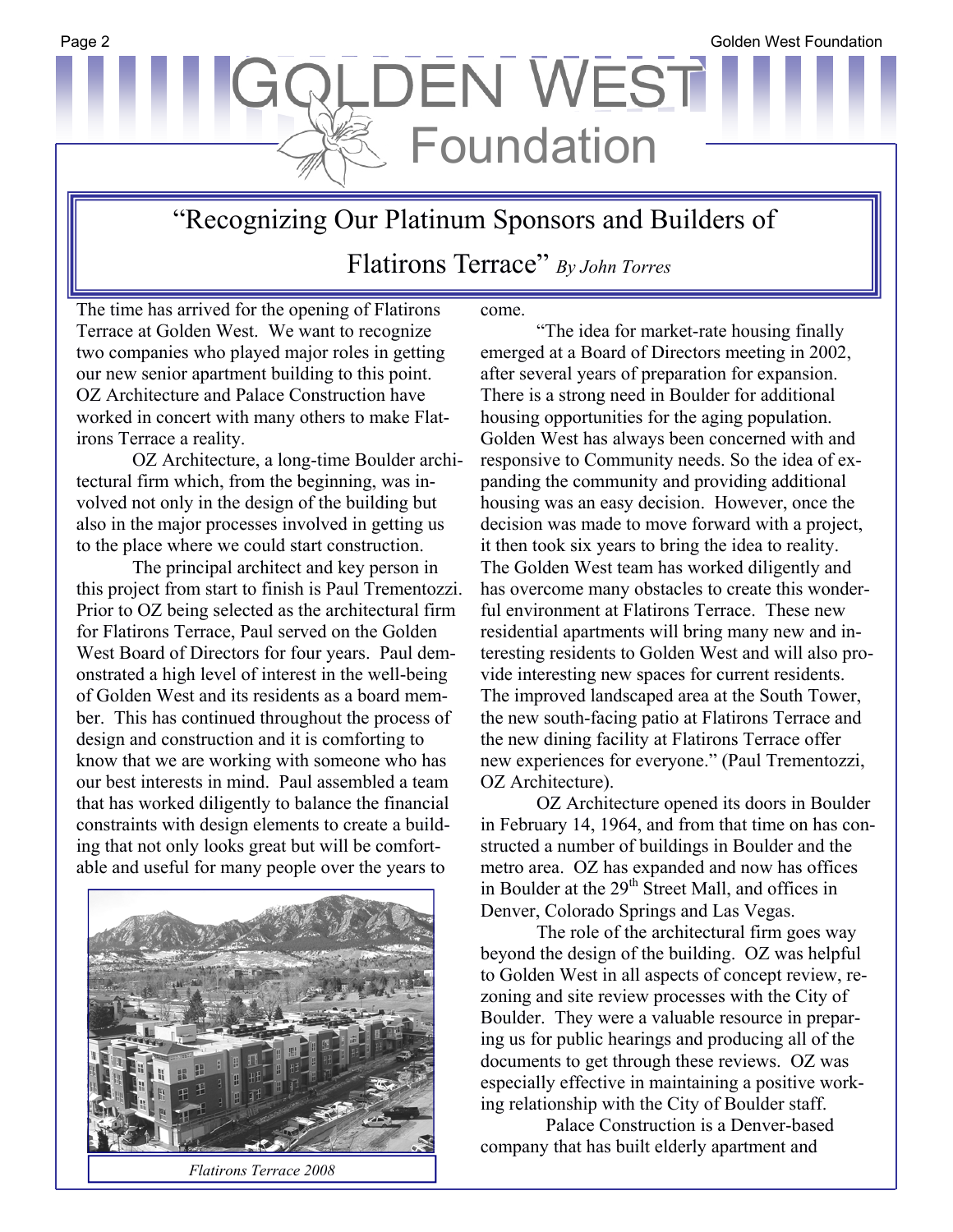assisted living buildings among many other types of projects in the Denver metro area and Colorado. They began business in September of 1963 and over the years have built a strong reputation based on quality craftsmanship, trustworthiness, and honesty with their clients in all areas of commercial and residential construction. Palace participated in a competitive process with other construction companies and was selected to be the construction company for Flatirons Terrace by the Golden West Board of Dithe their wonderful happy hours. The person of the person of the person of the person of the person of the person of the person of the person of the person of the person of the person of the person of the person of the per

For the past 70 or so weeks, the Palace team assigned to the Flatirons Terrace project has resided in the construction trailer parked on our neighbor's property. Day in and day out, it has been the responsibility of this team to weather the storms of keeping us on track. One of the biggest challenges was the actual weather. Having gone through several mild winters prior to ground-breaking for Flatirons Terrace, we were blasted with a series of significant snow storms toward the end of 2006 right nificant snow storms toward the end of 2006 right after groundbreaking. As an example of the type of company Palace is, during the snow storms, Palace was very helpful to Golden West by utilizing some of their equipment on site to remove snow.

Not only are we fortunate to have a terrific  $\blacksquare$ construction company, but also a capable and dedicated construction superintendent overseeing the building. Juan Martinez is no stranger to Golden West. Juan was the construction superintendent at the time Golden West built the assisted living addition. At that time, Juan was with a different construction company. And it goes deeper than that. Juan's father was the construction superintendent when the South Tower was built.

"I am excited to be a part of this new project. Coming back to Golden West to supervise the construction of another building brought back a lot of good memories for me. I even found some of my old pictures of when assisted living was built. What makes it good is that we have a great team of people working together to make it happen as smoothly as possible – so when the project ends, in a way, it is kind of sad because it has been a good experience to work with a great organization like Golden West." (Juan Martinez, Palace Construction).

 During the construction, Juan has endeared himself to residents and staff. Throughout the process, Juan has chronicled the development by taking pictures of every phase of construction.

Along with Juan, Palace selected a highly experienced team of individuals who have faced the challenges of getting a new building constructed and operational. There were many issues that came up along the course of construction, which is part of the construction process, and Palace staff was able to offer creative and cost effective solutions to overcome some of those challenges.

Both Oz Architecture and Palace Construction were platinum sponsors for the Harvest Event last fall. This event raises money to support rent, food and wellness subsidies. We are pleased to have the opportunity to work with two organizations which support our mission and take an interest in what we do for the Boulder community.

*Front Page : Juan Martinez & Paul Trementozzi* 

*We would like to thank the many sponsors who contributed to success of the 2007 Harvest Dinner Fundraiser. All proceeds raised from this event go directly to support the rental assistance and wellness fund. Sponsors Included:*  **Platinum: Gold:** 

Palace Construction Remax of Boulder

OZ Architecture John Kottke– Attorney at Law

#### **Silver:**

HIX Insurance Morrison Dining Services Medically Based Fitness Stifel Nicolaus

#### *Additional Donations made by:*

Petty John's Liquor, Boulder Blooms, Party Land, Cottonwood Farms, The Publishing House, Boulder's Dinner Theatre, James TravelPoints, Diane Anderson, Sturtz & Copeland, Foolish Craig's The Olive Garden, Boulder's Best Organics, Rumbi Island Grill., Turley's, Starbucks, La Haciends, Crown Trophy, Guaranty Bank, Whole Foods, King Soopers, Safeway.

Page 3 Golden West Foundation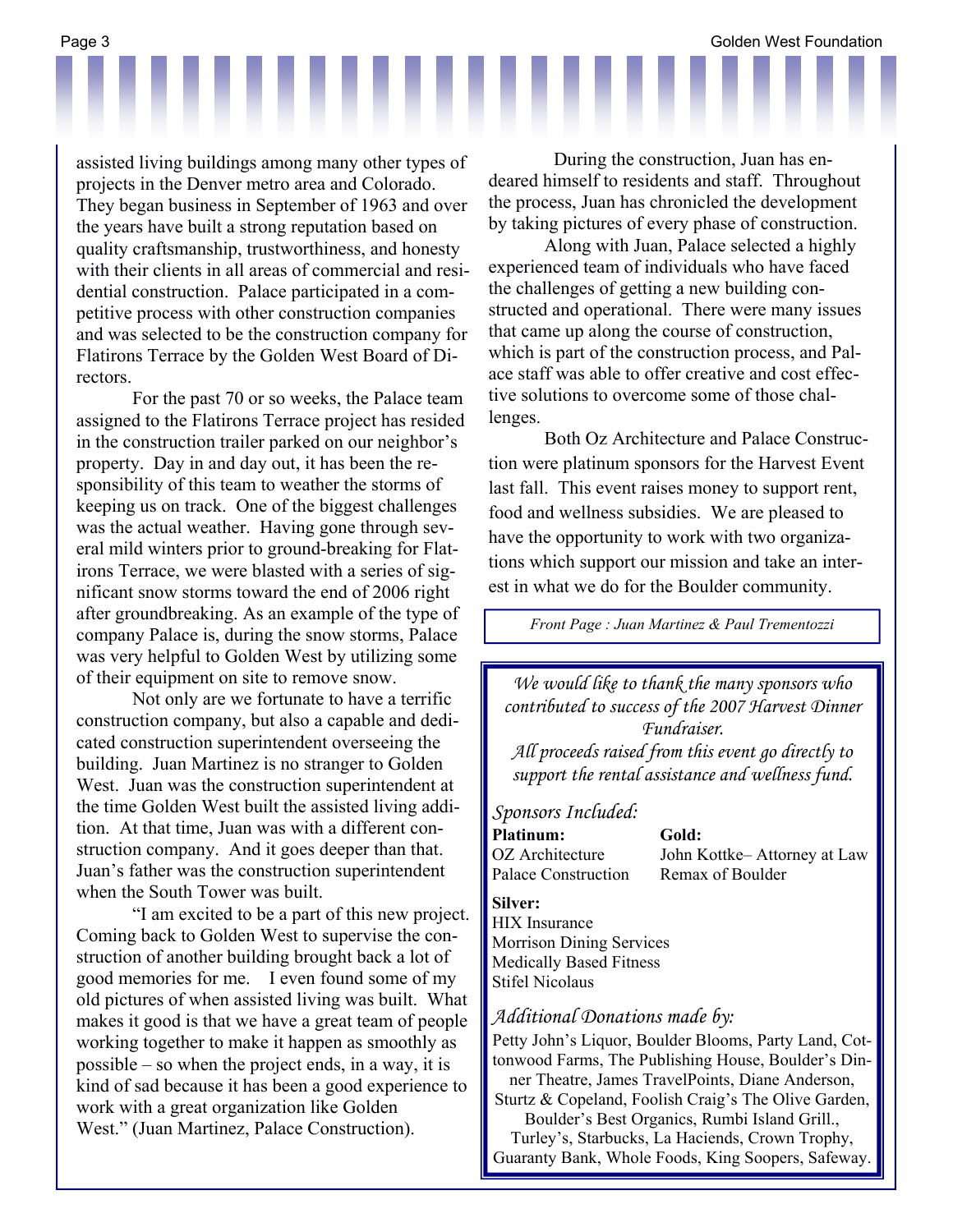## **July 1st to December 31st 2007 Contributors**

| <b>Mildred Adams</b>               | Ron & Diana Delgado                             | Home Instead Senior Care   | <b>McKinley Financial</b><br>Services-Robert Herren |
|------------------------------------|-------------------------------------------------|----------------------------|-----------------------------------------------------|
| <b>Robert Ahrens</b>               | Dorothy Deterding                               | Connie Hoon                | <b>Medically Based Fitness</b>                      |
| AMD                                | Jane Devkar                                     | Helen Hoon                 | Elizabeth Mekkelson                                 |
| Lois Anderton                      | Charles & Jean Dinwiddie                        | Suzanne Hoover             |                                                     |
| Sheila Atchley                     | Disciple Women                                  | Amy Hoskins                | Mental Health Center of<br>Boulder & Broomfield     |
| Christiane Audi                    | -Louise M. Johnson                              | HospiceCare of Boulder &   | Counties-Senior Reach                               |
| Elaine Azcarate                    | <b>Eileen Doherty</b>                           | <b>Broomfield Counties</b> | Mobile Psychotherapy                                |
| Phil Bailin & Frances Dorio        | Robert Ellingwood                               | Helene Hruska              | Lillian Montanari                                   |
| <b>Bill &amp; Marie Baird</b>      | Dan Ellis                                       | Erik & Tina Huber          | Margrith Muhlheim                                   |
| Lloyd Baker                        | Dolores Failinger                               | <b>Claire Hunter</b>       | Dorothy Mulvey                                      |
| Karen Barbee                       | <b>Family Hospice</b>                           | <b>Betty Inman</b>         | <b>Eleanor Murray</b>                               |
| Peggy Bell                         | <b>Elaine Farley</b>                            | Sue Jenkins                | <b>Gladys Nelson</b>                                |
| Macky Bennett                      | Susan Fernie                                    | Homer Johansen             | David & Kay Norris                                  |
| <b>Claire Betcher</b>              | Anna Ferry                                      | Janet Johnson              | <b>William Norris</b>                               |
| Doris Bjornson                     | <b>Financial Accounting</b>                     | <b>Frances Karnish</b>     | North Star Cleaning                                 |
| Dorothy Blazis                     | Support Specialists, Inc.<br>-Gail Hoyt         | <b>Sue Keevers</b>         | -Rick Johnson                                       |
| <b>Boulder Valley Credit Union</b> | Flatirons Moving & Storage                      | <b>Elaine Keiser</b>       | Jane Olin                                           |
| Virginia Braddock                  | <b>Ginger Ford</b>                              | Jacquiline Kent            | Glenn Oliver                                        |
| Jody Buening                       | Jessica Franken                                 | Laura King                 | Miles & Arla Olson                                  |
| Helga Burghardt                    | Marjorie Freedman                               | Ken & Jane Kosterlitsky    | Patricia Olson                                      |
| Laura Burright                     | Dara Glazer                                     | <b>Kutak Rock</b>          | Jack O'Neill                                        |
| <b>Bill Cameron</b>                | Priscilla Gifford                               | -Fred Marienthal           | Millie Orrey                                        |
| <b>Esther Campbell</b>             | Golden West Red Hat                             | Elaine Lagana              | Annette Parrish                                     |
| Capabilities                       | Society                                         | Zena Landman               | <b>Toni Parrish</b>                                 |
| Care Link                          | <b>Good Samaritan Society</b>                   | Janet Lappen               | <b>Hazel Perry</b>                                  |
| Adult Day Program                  | -Colorado Home Care                             | <b>Claire Leaf</b>         | <b>Sharon Pierson</b>                               |
| <b>Wendy Carle</b>                 | Google                                          | Midge Leigh                | <b>Molly Pitcher</b>                                |
| Carpet Van, Inc.                   | Margaret Gray                                   | Margaret Leone             | Sally Porter                                        |
| -Bob McDonald                      | Dorothy Greeno                                  | Life Line Screening        | Al Pospahala                                        |
| Alex Carver                        | Pearl Groethe                                   | Ann Lumsden                | Professional                                        |
| George & Maxine Cebula             | Jean Gyder                                      | Cindy Lurie                | Home Health Care, Inc.                              |
| Vi Chapman                         | <b>Happy Homes</b><br>Management Services, Inc. | Russ MacCachran            | Ann Puleo                                           |
| Margaret Clark                     | <b>Tod Hawks</b>                                | Fay Magee                  | Louise Rector                                       |
| <b>Margaret Cline</b>              |                                                 | Virginia Mandry            | Nick Rehnberg                                       |
| Mary Ann Colacci                   | John Heard                                      | Jan Mark                   | Tom Ricardi                                         |
| <b>Betty Cook</b>                  | The Highland Group, Inc.<br>-Elisabeth Borden   | Linda Mark                 | Dorothy Rudolph                                     |
| <b>Ethel Danielson</b>             | John Hinkelman                                  | 50+ Marketplace News       | Donna Ruske                                         |
| Jamie Dawson                       | Holloway & Hyde                                 | Dolly Martin               | Dorothy Sanazaro                                    |
| Doris DeBacker                     | Communications                                  | June Mason                 | Patricia Schab                                      |
| Ralph DeGrand                      | -Laura Holloway                                 | Mary Lou May               | Jean Schab                                          |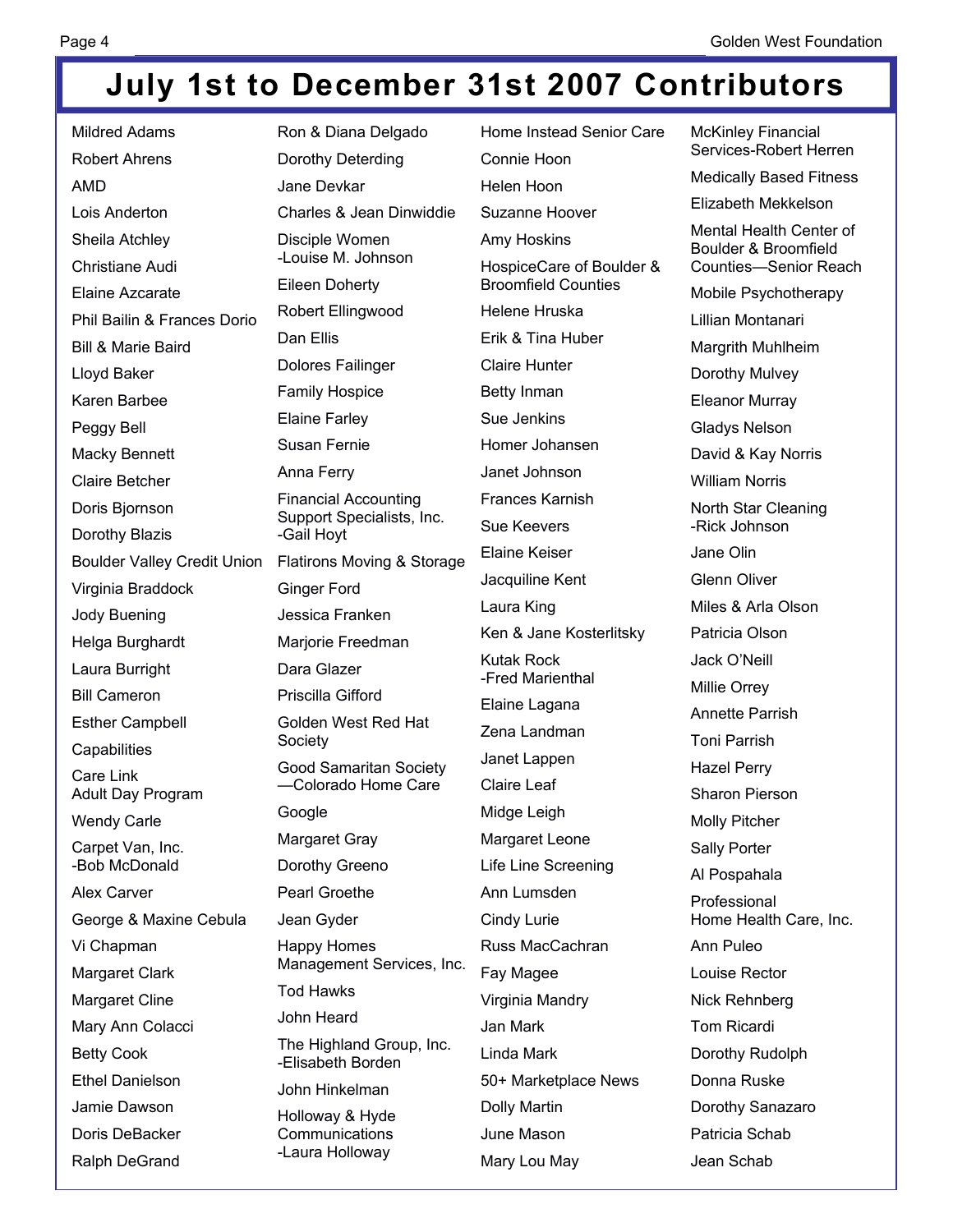### **January 1st to December 31st 2007 Contributors**

Dorothy Schneider Rosella Schroeder Schwenke & Associates, PC-Dave Schwenke Mary Scrimgeour Seminole Energy Services -Jon Lovett Seniors Blue Book Rachel Shepherd Dottye Shook George Sichel David Smart Donna Sparks

Special Transit George Stahmer St. Thomas Aquinas Parish Thomas & Mary Sullivan Sunrise Medical Cameron & Tracy Swen Jean Thompson Shirley Thompson Dick Thornton Anne Thyret John Torres Kay Treanor Mimi Tugaoen

Henri Van der Pol Viola Vaughn Lynel Vallier Laurie Viets Connie Visser VistaCare Hospice Richard Walker Gen Watson Linda Weatherwax Dale Webel Belle Weisman Western Disposal -Tom Tadewald

Elizabeth White & Margaret Whelan Elsie Wilensky William Brummett Architects, PC Betty Williamson Gerry Wilson Diana Witherspoon Wendy Wolfe Marilyn Wonsiewicz Harold Wright Lois Wright

## **Contributions in Honor Of...**

**Biemillers, Lemmon, Pitcher-Feinberg, Mulvey** Dorothy Mulvey **Paul Brown**  Doug & Geri Brown **Ted Buckley**  Yolanda D'Amore **Maria Espinoza** 

Dorothy Mulvey

**Buffy Fox**  Priscilla Gifford **Jean Gyder**  Steve & Cathy Mandis Anna Mandis John & Ann Mandis The McKinney Family **Dorothy Mulvey** 

Bill & Rosa Lemmon

**Molly & Sarah Pitcher**  Dorothy Mulvey **Clyde Shindledecker**  Fern Houston **Dorothy Shindledecker**  Fern Houston **Esther Toll**  Hazel Perry

**John Torres & Golden West Office, Maintenance, & Housekeeping Staff**  Fay Magee **Elizabeth Vanrenen**  Frances Haertling **Adeline Zetocha**  Paul & Marilyn Thomsen

**ALLEN AND INCOME.** Spaghetti Dinner Fundraiser 5:00p.m.-7:30 p.m. Golden West Main Dining Room 1055 Adams Circle, Boulder CO There will be two seating's at this event **Adults: \$15.00**  5:00 p.m. & 6:30 p.m. **Children: \$5.00 To make a reservation phone Kids under 5 years FREE (303) 444-3967 or e-mail aferry@gwboulder.org**  *All proceeds from this event go directly to the Golden West Foundation Wellness Center Fund. For more information about the Foundation visit: www.gwboulder.org/gwfound.htm*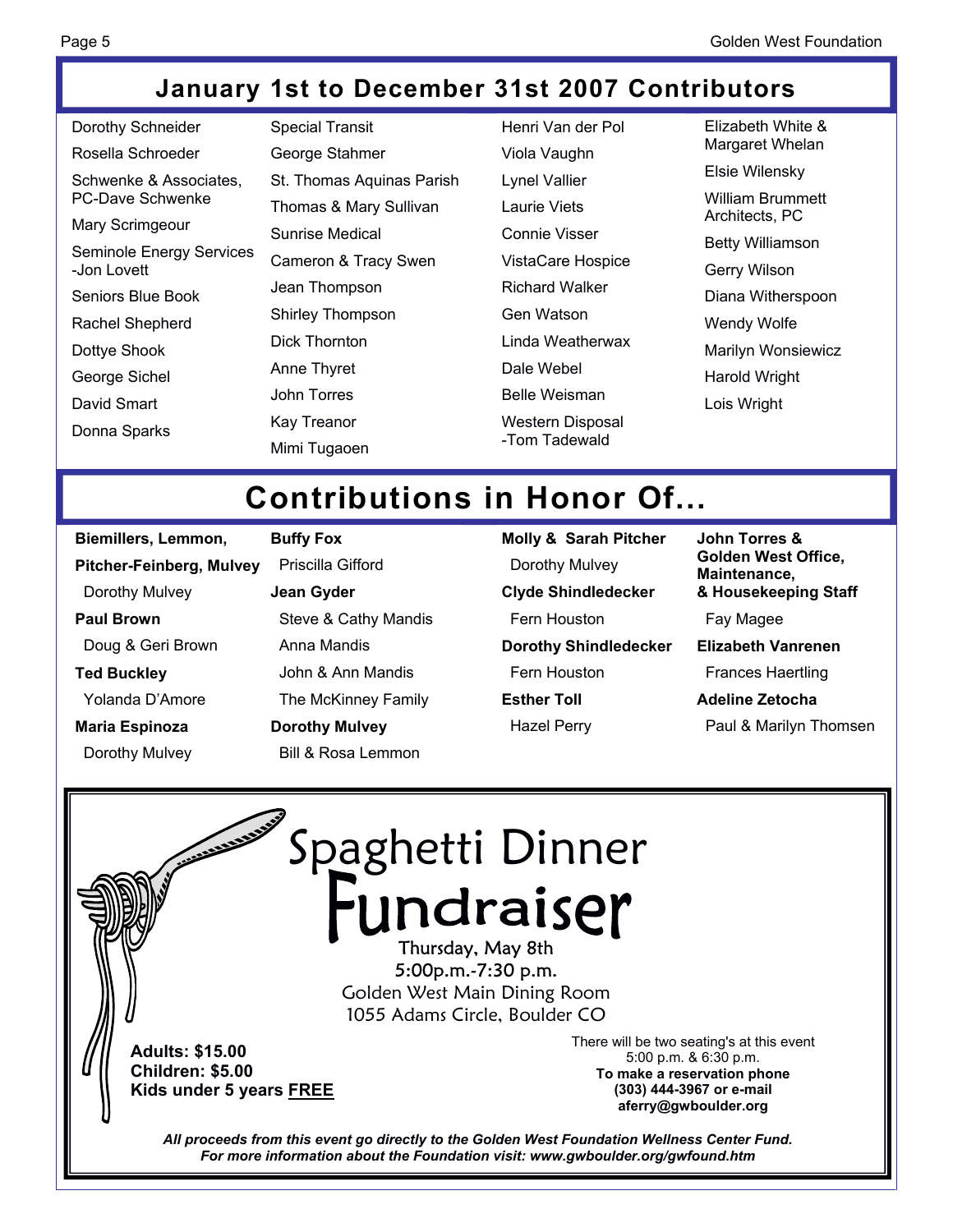**Contributions in Memory Of...** 

**Ferne Anderson** Chuck & Jacqui Goeldner **Evelyn D. Baird** William Baird **Arla Boven** Ginger Ford **June Craig** Eve Crolius Fay Magee Dorothy Mulvey Donna Sparks Frances Swanson Adeline Zetocha **Virginia Ford** Barbara Regert **Wayne Frank** Catherine Frank Rachel Shepherd **Ken Gerleman** Lloyd Baker Karen Barbee Peggy Bell Virginia Braddock Ginger Ford Priscilla Gifford Nancy Green Dorothy Greeno Jean Gyder Ruth Hansen Kathleen Hellmer-Lane Jill Lazo Fay Magee David & Trenna Schulze Donna Sparks Bert & Hope Steffens-Nett Frances Swanson Margaret Whelan & Elizabeth White

**Ken Gerleman (cont.)**  Adeline Zetocha **Gene Glazer** Ginger Ford **Esther Hyvolti** Frances Swanson **Glenn Jenkins** Sue Jenkins **Geri Johnson** Eve Crolius Ginger Ford Kay Treanor **Judy Karpeichik** Richard & Catherine Adams Alpha Physical Therapy Anonymous John & Carol Bosbyshell Boulder Community Home Care Laura Burright James & Martia Corin Eve Crolius Ronald & Terrie Dagley Dolores Karpeichik Lillian Montanari John & Shirley Morgan Matthew & Nancy O'Kelley Greg Spitzer Frances Swanson **Charles Kassinger** Priscilla Gifford Sue Jenkins **Thelma Knudsen** Adeline Maedler **Mary Lee Koltz** Ginger Ford Donna Sparks

**Jean Olson** Golden West Red Hat Society **Molly Pitcher** Dick & Ree Adler Virginia Braddock Ginger Ford Evelyn Galli Jean Gyder Helen Hoon Fay Magee Dorothy Mulvey **Frank Pulver** Doris Bjornson Laura Burright Eve Crolius Ginger Ford William & Mary Fritz Dorothy Greeno Sharon Jacobson Sue Jenkins William & Nancy Leever Fay Magee Miles & Arla Olson Bill & Helen Real Karen B. Shepherd George Simon Richard & Carol Skerjanec Henri Van der Pol Elsie Wilensky Adeline Zetocha **Dusty Rhoades** Ginger Ford Kay Treanor **Melinda Sanborn** Frances Limon

**Maxine Schuck** Doug Schuck **Lorraine Schulte** Ginger Ford **Irma Simontov** Greg & Helen Beylkin **Emma Slater** Maxine Busch **Ken Steadman** Rachel Shepherd **Pete Tovani** Rachel Shepherd **Virginia Weldon**  Mary Dintino Helen Hoon **Mary Wickersham** Barbara Baese **Hazel Williamson** Miles & Arla Olson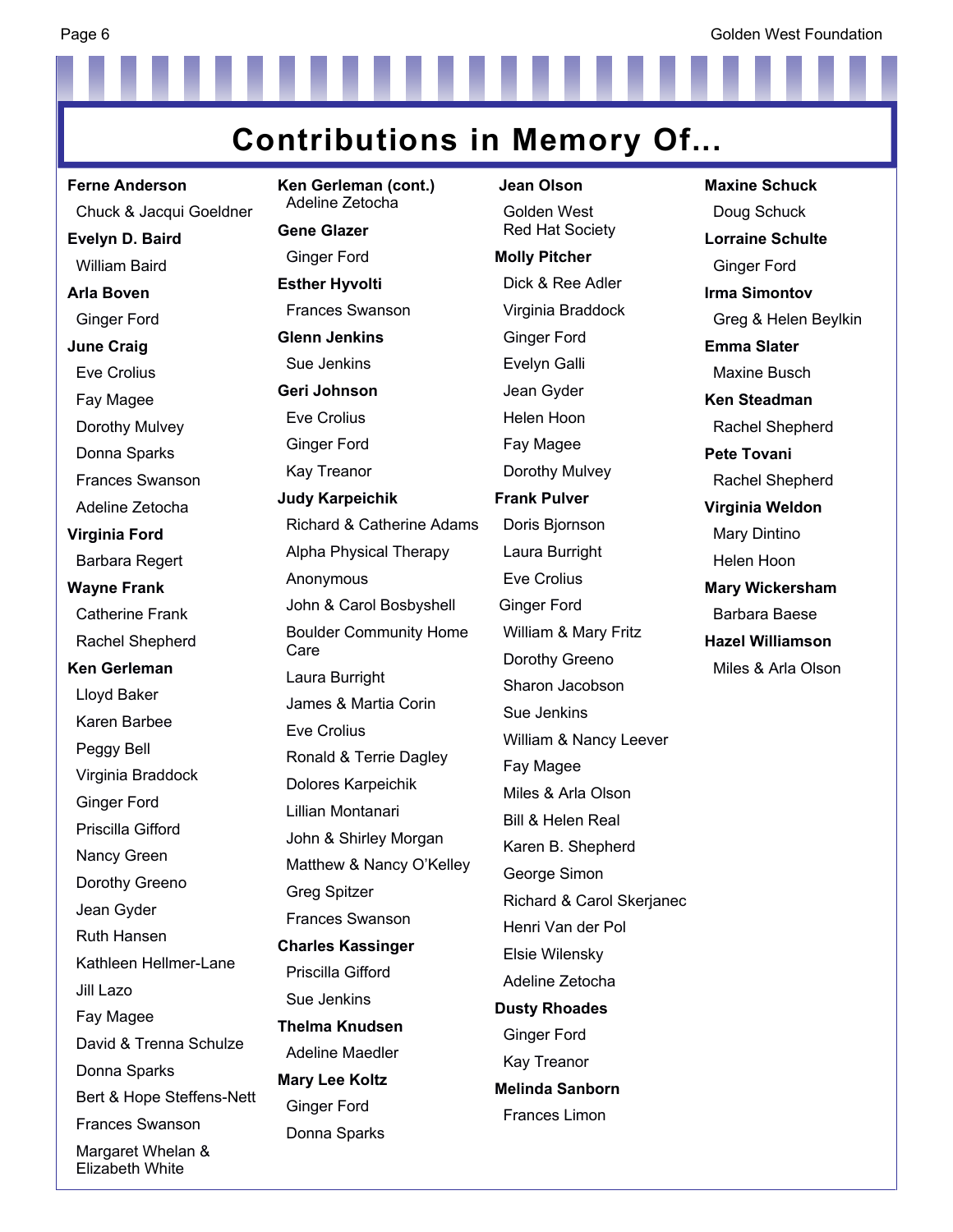The Board of Directors Golden West Foundation, Inc. Boulder, Colorado

We have compiled the accompanying statements of financial position of Golden West Foundation, Inc. (the "Foundation") as of June 30, 2007 and 2006 and the related statements of activities and cash flows for the years then ended, in accordance with Statements on Standards for Accounting and Review Services issued by the American Institute of Certified Public Accountants.

A compilation is limited to presenting in the form of financial statements information that is the representation of management. We have not audited or reviewed the accompanying financial statements and, accordingly, do not express an opinion or any other form of assurance on them.

#### SCHWENKE & ASSOCIATES, P.C. Boulder, Colorado September 12, 2007

**GOLDEN WEST FOUNDATION, INC. STATEMENTS OF FINANCIAL POSITION June 30, 2007 and 2006**  <u>2007</u> 2006 Assets: Cash: Undesignated \$ 24,786 \$19,504<br>Designated for split-interest agreements  $\begin{array}{r} \text{S} & 24,786 \\ \text{Designated} & 2,562 \end{array}$  \$1,724 Designated for split-interest agreements 2,562 1,724 Total cash 27,348 21,228 Investments: Undesignated 55,623 49,725 Designated for investment endowment 83,073 67,282 Designated for split-interest agreements 145,610 142,380<br>
Temporarily restricted 25.533<br>
25.533 Temporarily restricted 27,613 Total investments 284,920 284,920 Property and equipment: Software 3,962 3,962 3,962 Less: accumulated depreciation (3,962) (3,962) (3,962) Net property and equipment Total Assets \$339,267 \$306,148 Liabilities and Net Assets: Liabilities: Liabilities under split-interest agreements  $$ 69,320$   $$ 72,869$ Accounts payable 1,600 Total Liabilities 70,920 72,869 Net Assets: Unrestricted net assets, including \$161,925 in 2007 and \$138,517 in 2006 for Board designations 240,734 207,746 Temporarily restricted net assets 25,533 25,533 Total Net Assets 268,347 233,279 Total Liabilities and Net Assets \$339,267 \$339,267 \$306,148

#### **GOLDEN WEST FOUNDATION, INC. STATEMENTS OF ACTIVITIES Years Ending June 30, 2007 and 2006**

| <b>Unrestricted Net Assets:</b>                  | 2007     | 2006     |
|--------------------------------------------------|----------|----------|
| Revenue:                                         |          |          |
| Contributions - general                          | \$23,460 | \$31,985 |
| Contributions - split-interest agreements        |          | 16,369   |
| Investment income/(loss)                         | 38,397   | 16,707   |
| Change in value of split-interest agreements     | (10,702) | (9,038)  |
| Fund raising income                              | 4,835    | 6,499    |
| <b>Total Unrestricted Revenue</b>                | 55,990   | 62,522   |
| Net assets released from restrictions:           |          |          |
| Restrictions satisfied by payments               | 26,629   | 16,800   |
| Total Unrestricted Revenue and Reclassifications | 82,619   | 79,322   |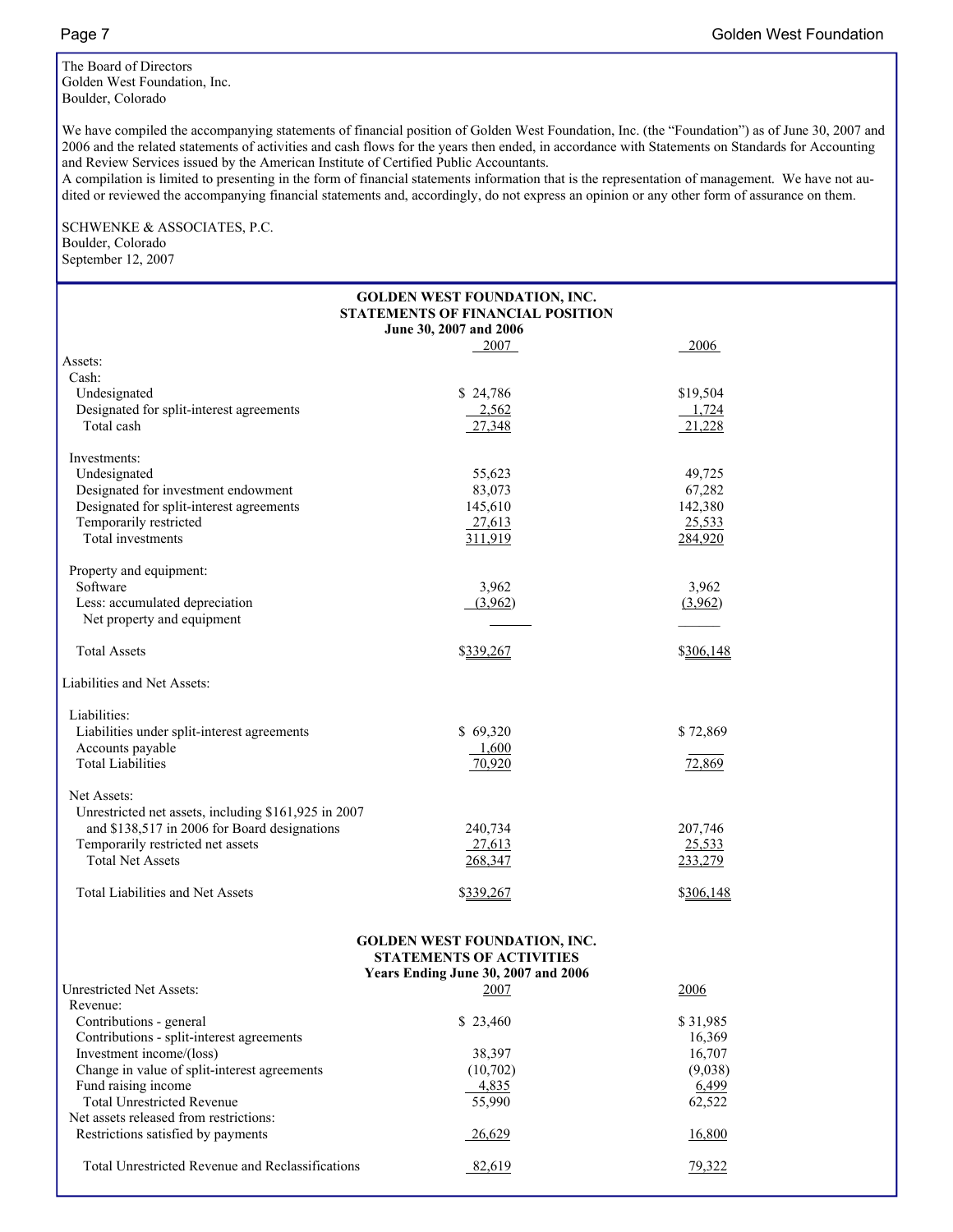|                                                          | <b>GOLDEN WEST FOUNDATION, INC.</b><br><b>STATEMENTS OF ACTIVITIES</b><br>Years Ending June 30, 2007 and 2006<br>Continued |           |
|----------------------------------------------------------|----------------------------------------------------------------------------------------------------------------------------|-----------|
|                                                          | 2007                                                                                                                       | 2006      |
| Expenses:                                                |                                                                                                                            |           |
| Contributions - First Christian Manor, Inc.              | 29,298                                                                                                                     | 52,659    |
| Management fees                                          | 6,000                                                                                                                      | 6,000     |
| Fund raising expense                                     | 2,571                                                                                                                      | 2,518     |
| Insurance                                                | 1,000                                                                                                                      | 2,420     |
| Marketing                                                | 5,392                                                                                                                      | 6,296     |
| Professional fees                                        | 1,907                                                                                                                      | 1,900     |
| Outside services                                         |                                                                                                                            | 2,000     |
| Public relations                                         | 46                                                                                                                         | 922       |
| Depreciation                                             |                                                                                                                            | 880       |
| Supplies                                                 | 2,008                                                                                                                      | 114       |
| Taxes, licenses, and fees                                |                                                                                                                            | 10        |
| Education                                                |                                                                                                                            | 667       |
| Banking fees                                             | 1,409                                                                                                                      | 1,295     |
| <b>Total Expenses</b>                                    | 49,631                                                                                                                     | 77,681    |
| Increase/(Decrease) in Unrestricted Net Assets           | 32,988                                                                                                                     | 1,641     |
| Temporarily Restricted Net Assets:                       |                                                                                                                            |           |
| Contributions                                            | 28,709                                                                                                                     | 28,836    |
| Net assets released from restrictions                    | (26,629)                                                                                                                   | (16,800)  |
| Increase/(Decrease) in Temporarily Restricted Net Assets | 2,080                                                                                                                      | 12,036    |
| Increase/(Decrease) in Total Net Assets                  | 35,068                                                                                                                     | 13,677    |
| Net Assets, beginning of year                            | 233,279                                                                                                                    | 219,602   |
| Net Assets, end of year                                  | \$268,347                                                                                                                  | \$233,279 |

#### **Golden West Foundation, INC. NOTES TO FINANCIAL STATEMENTS**

#### **Note 1. Nature of Business and Significant Accounting Policies**

#### Nature of Activities

Golden West Foundation, Inc. (the "Foundation") is a non-profit corporation organized to acquire funds from charitable gifts and donations in order to provide support for the special housing and health care related needs of the senior citizens' community. The Foundation provides financial assistance and support to First Christian Manor, Inc., also known as Golden West, a low to moderate cost housing facility for elderly persons, located in Boulder, Colorado.

#### Basis of Accounting

The financial statements of the Foundation have been prepared on the accrual basis of accounting and accordingly reflect any significant receivables, payables, and other liabilities.

#### Use of Estimates

The preparation of financial statements in conformity with generally accepted accounting principles requires management to make estimates and assumptions that affect certain reported amounts and disclosures. Accordingly, actual results could differ from those estimates.

#### Property and Equipment

Acquisitions of property and equipment are capitalized and carried at cost or, if donated, at the approximate fair value at the date of donation. Depreciation is computed using the straight-line method.

#### Revenue Recognition

Contributions received are recorded as unrestricted, temporarily restricted, or permanently restricted, depending on the existence and/or nature of any donor restrictions. When a restriction expires (that is, when a stipulated time restriction ends or purpose restriction is accomplished), temporarily restricted net assets are reclassified to unrestricted net assets and reported in the statement of activities as net assets released from restrictions.

#### Income Taxes

The Foundation is exempt from income taxation under the provision of Section 501c of the Internal Revenue Code. Accordingly, no provision is made in the financial statements for income taxes.

#### Cash and Cash Equivalents

For the statement of cash flows, all unrestricted investment instruments with original maturities of less than three months are cash equivalents.

#### Investments

Investments in marketable securities with readily determinable fair values and all investments in debt securities are valued at their fair values in the statements of financial position. Unrealized gains and losses are included in the changes in net assets in the statements of activities.

#### Reclassifications

Certain accounts in the 2006 financial statements have been reclassified for comparative purposes to conform to the presentation of the 2007 financial statements. Such reclassifications had no effect on previously reported change in net assets.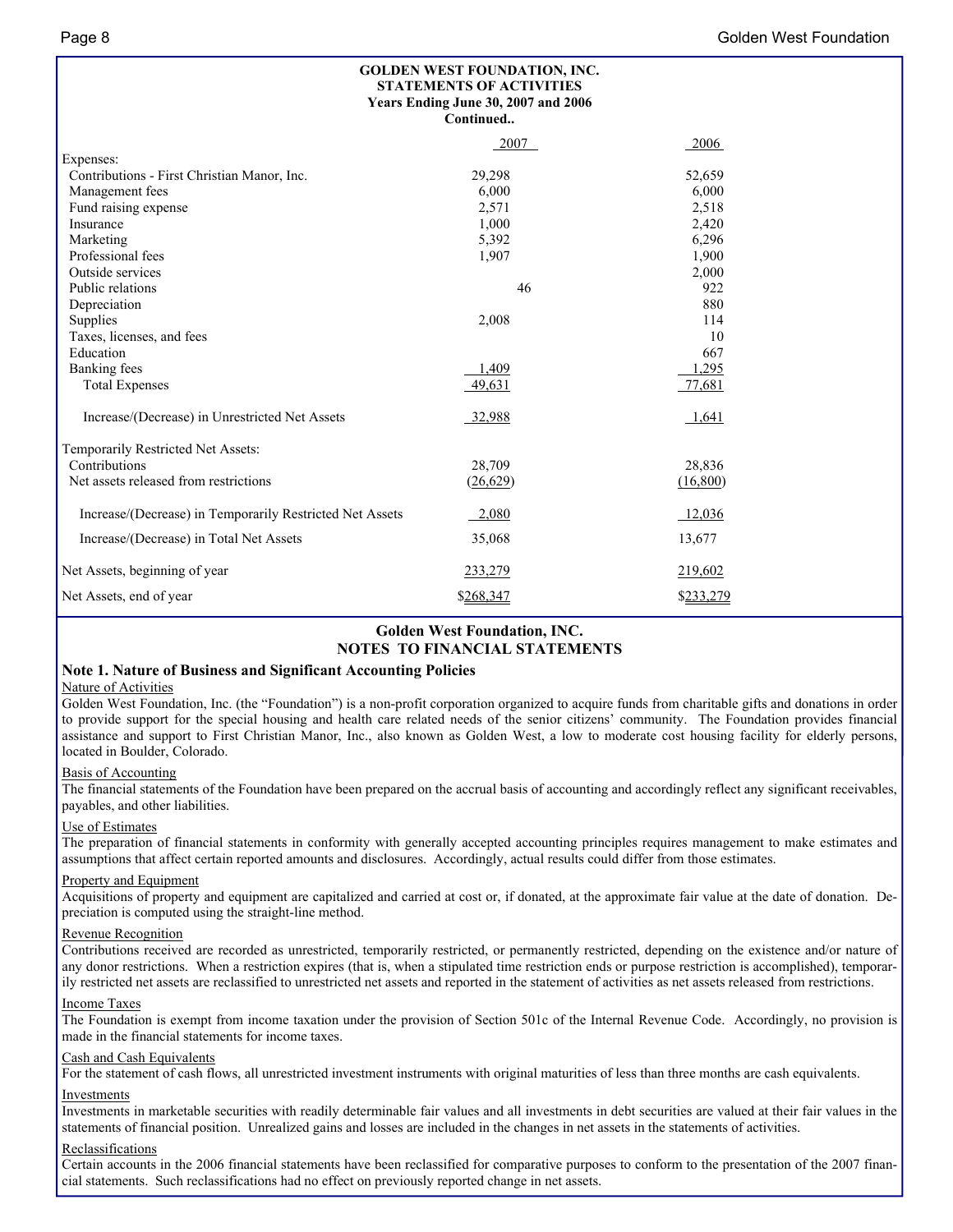#### **Note 2. Split-Interest Agreements**

The Foundation is a party to twelve split-interest agreements and reports separately the assets and liabilities of those agreements in its statement of financial position, and it reports separately contribution revenue from split-interest agreements and the change in valuation of split-interest agreements in its statements of activities.

Charitable gift annuities are arrangements between the donors and the Foundation in which the donor contributes assets to the Foundation in exchange for a promise from the Foundation to pay the donor a fixed amount for a specified period of time. Assets received have been recognized at fair value, and an annuity payment liability has been recognized at the present value of the future cash flows expected to be paid using IRS annuity tables. Unrestricted contribution revenue is recognized as the difference between these two amounts as the donor has placed no restrictions on the Foundation's use of its portion of the assets. The 2007 and 2006 present value of the charitable gift annuities were calculated using IRS annuity tables. On an annual basis, the Foundation re -values the liability based on applicable mortality tables and discount rates, which vary from 3.8% to 6.2%. Assets of the Foundation that are derived from split-interest agreements are as follows:

|                                                                    | 2007        | 2006       |                |
|--------------------------------------------------------------------|-------------|------------|----------------|
| Cash and cash equivalents                                          | 2,562<br>\$ |            | \$1,724        |
| Investments                                                        | 145,610     |            | 142,380        |
|                                                                    | \$148,172   | \$144,104  |                |
| Note 3. Investments and Concentration of Risk                      |             |            |                |
| The Foundation's investments are stated at fair value, as follows: |             |            | Unrealized     |
|                                                                    |             |            | Appreciated/   |
| June 30, 2007                                                      | Cost        | Fair Value | (Depreciation) |
| Fixed income                                                       | \$117.487   | \$115,515  | \$(1,972)      |
| Equities                                                           | 143,895     | 181,252    | 37,357         |
| <b>Investments - Community Foundation</b>                          | 11,008      | 15,152     | 4,144          |
|                                                                    | \$272,390   | \$311,919  | \$39,529       |
| June 30, 2006                                                      |             |            |                |
| Fixed income                                                       | \$117,028   | \$114,292  | \$ (2,736)     |
| Equities                                                           | 136,156     | 156,620    | 20.464         |
| <b>Investments - Community Foundation</b>                          | 11,204      | 14,008     | 2,804          |
|                                                                    | \$264,388   | \$284,920  | \$20,532       |

The following schedule summarizes the investment return and its classification in the statement of activities for the years ended June 30:

|                           | 2007            | 2006     |
|---------------------------|-----------------|----------|
| Dividends and interest    | \$17.522        | \$12,684 |
| Realized gains/(losses)   | 1.878           | 539      |
| Unrealized gains/(losses) | 18,997          | 3,484    |
|                           | <u>\$38,397</u> | \$16,707 |

The Foundation's cash deposits are held at financial institutions at which deposits are insured up to \$100,000 per entity, per institution, by the FDIC. At June 30, 2007 and 2006, all of the Foundation's cash balances were FDIC insured.

#### **Note 4. Restrictions on Net Assets**

The Foundation's unrestricted net assets as of June 30, 2007 and 2006 were \$240,734 and \$207,746, respectively. The Foundation had no permanently restricted net assets at June 30, 2007 or 2006. Temporarily restricted net assets consisted of the following at June 30:

|                               | Rent      | Personal | Hearing/ |          |            | Donor     |           |
|-------------------------------|-----------|----------|----------|----------|------------|-----------|-----------|
| <b>Temporarily Restricted</b> | Subsidy   | Needs    | Vision   | Wellness | Renovation | Endowment | Total     |
| Balance at June 30, 2005      |           |          | 150      | \$1,364  |            | \$11.983  | \$13,497  |
| Contributions                 | 9.751     | 520      | 215      | 9.759    | 40         | 8,551     | 28,836    |
| Released from restriction     | (9,751)   | (24)     |          | (7,025)  |            |           | (16, 800) |
| Balance at June 30, 2006      |           | 496      | 365      | 4.098    | 40         | 20.534    | 25,533    |
| Contributions                 | 10.506    | 1.150    | 823      | 11.657   | 10         | 4.563     | 28,709    |
| Released from restriction     | (10, 506) | (1,014)  |          | (15,059) | (50)       |           | (26,629)  |
| Balance at June 30, 2007      |           | \$632    | \$1,188  | 696      |            | \$25,097  | \$27,613  |

#### **Note 5. Board Designated Net Assets**

The Foundation's Board of Directors placed the following limitations on unrestricted net assets at June 30:

|                                                                   | 2007      | 2006      |
|-------------------------------------------------------------------|-----------|-----------|
| Designated for investment endowment purposes                      | \$ 83,073 | \$67.282  |
| Designated for split-interest agreements in excess of liabilities | 78,852    | 71,235    |
|                                                                   | \$161.925 | \$138.517 |

#### **Note 6. Fund Raising Activity**

**Note 7.** 

| The Foundation sponsors annual fund raising events. The net proceeds from these fund raising events were as follows: |  |
|----------------------------------------------------------------------------------------------------------------------|--|
|                                                                                                                      |  |

|                                                                  | 2007     | 2006     |
|------------------------------------------------------------------|----------|----------|
| Contributions                                                    | \$2,075  | \$2,692  |
| Fair value of fund raising events                                | 4,835    | 6,499    |
| Total proceeds                                                   | 6,910    | 9,191    |
| Less: fund raising expenses incurred                             | (2,571)  | (2,518)  |
| Net proceeds from fund raising events                            | \$4,339  | \$6,673  |
| <b>Note 7. Functional Classification of Expenses</b>             |          |          |
| Expenses by function for the year ended June 30 were as follows: |          |          |
|                                                                  | 2007     | 2006     |
| Program services                                                 | \$29,298 | \$52,659 |
| Management and general                                           | 8.324    | 10.406   |

Fund raising 12,009 14,616

 $\frac{$49,631}{$77,681}$